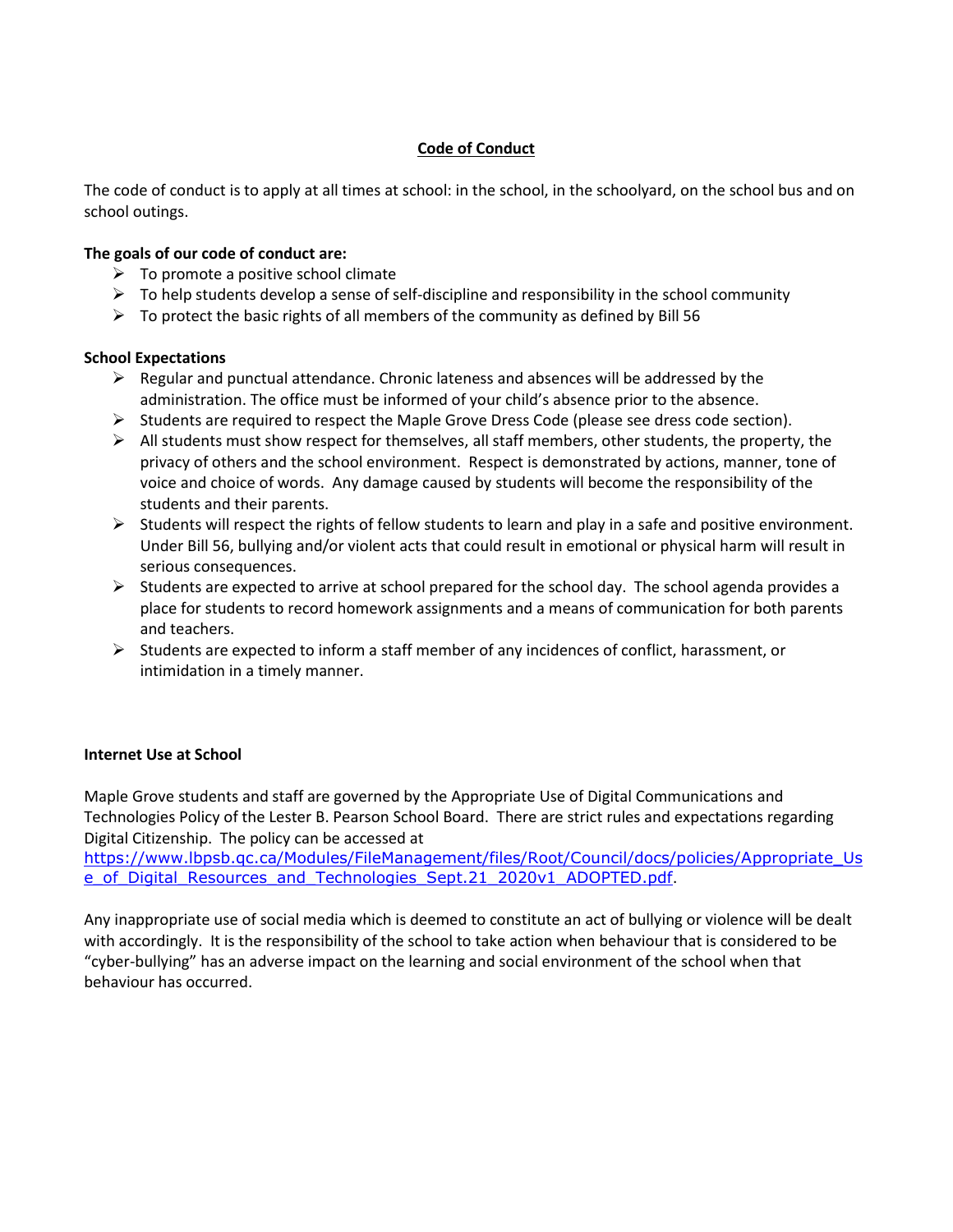# **Anti-Bullying and Anti-Violence (Bill 56)**

Bullying is a repeated direct or indirect behaviour, comment, act or gesture whether deliberate or not, including in cyberspace, which occurs in a context where there is a power imbalance between the persons concerned and which causes distress, and injures, hurts, oppresses, intimidates or ostracizes.

Bullying can show itself in diverse forms. For example:

- Name-calling, defiance, to humble or threaten another person, to make racist or sexist comments.
- Hitting, kicking, shoving, spitting, punching, stealing or damaging property.
- Excluded from the group or isolating socially, gossiping, mockery.
- Use of email, texting, cellphone or social media to threaten, harass, embarrass, spread rumours, exclude from the group, or damage a reputation or friendship.

Indirect bullying is organizing (from within a group) the belittling or excluding of someone. For example:

- Spreading rumors
- Malicious gossip and slander
- Divulging secrets
- Talking about someone 'behind their back' or writing slurs (graffiti, email, etc.).
- Make a fool of someone or suggesting that he or she be excluded from a group
- Use of non-verbal language (e.g. turning one's back, mumbling, or rolling one's eyes) that is subtle but can indicate a situation of indirect bullying.

Violence is defined as any intentional demonstration of verbal, written, physical, psychological, or sexual force, which causes distress and injures, hurts or oppresses a person by attacking their psychological or physical integrity, well-being, their rights or property.

At Maple Grove, what we deal with and see most often is conflict and poor problem solving, not bullying. When is behaviour bullying, not conflict? Take a look at the chart below.

| <b>Normal Conflict</b>            | <b>Bullying</b>                         |
|-----------------------------------|-----------------------------------------|
| Happens occasionally              | Happens repeatedly                      |
| Equal emotional reaction          | Strong emotional reaction from victim   |
| Not seeking power or attention    | Seeking power or control                |
| Not trying to get something       | Trying to gain power or material things |
| Remorseful - takes responsibility | No remorse - blames victim              |
| Effort to solve the problem       | No effort to solve the problem          |

"In accordance with the Education Act, the Lester B Pearson School Board has appointed a student ombudsman. Please refer to the school board's website @ [www.lbpsb.qc.ca](http://www.lbpsb.qc.ca/) for more comprehensive information."

Please refer to the following link for Maple Grove's Anti-Bullying and Anti-Violence Plan:

<http://maplegrove.lbpsb.qc.ca/documents/ABAVPlan.pdf>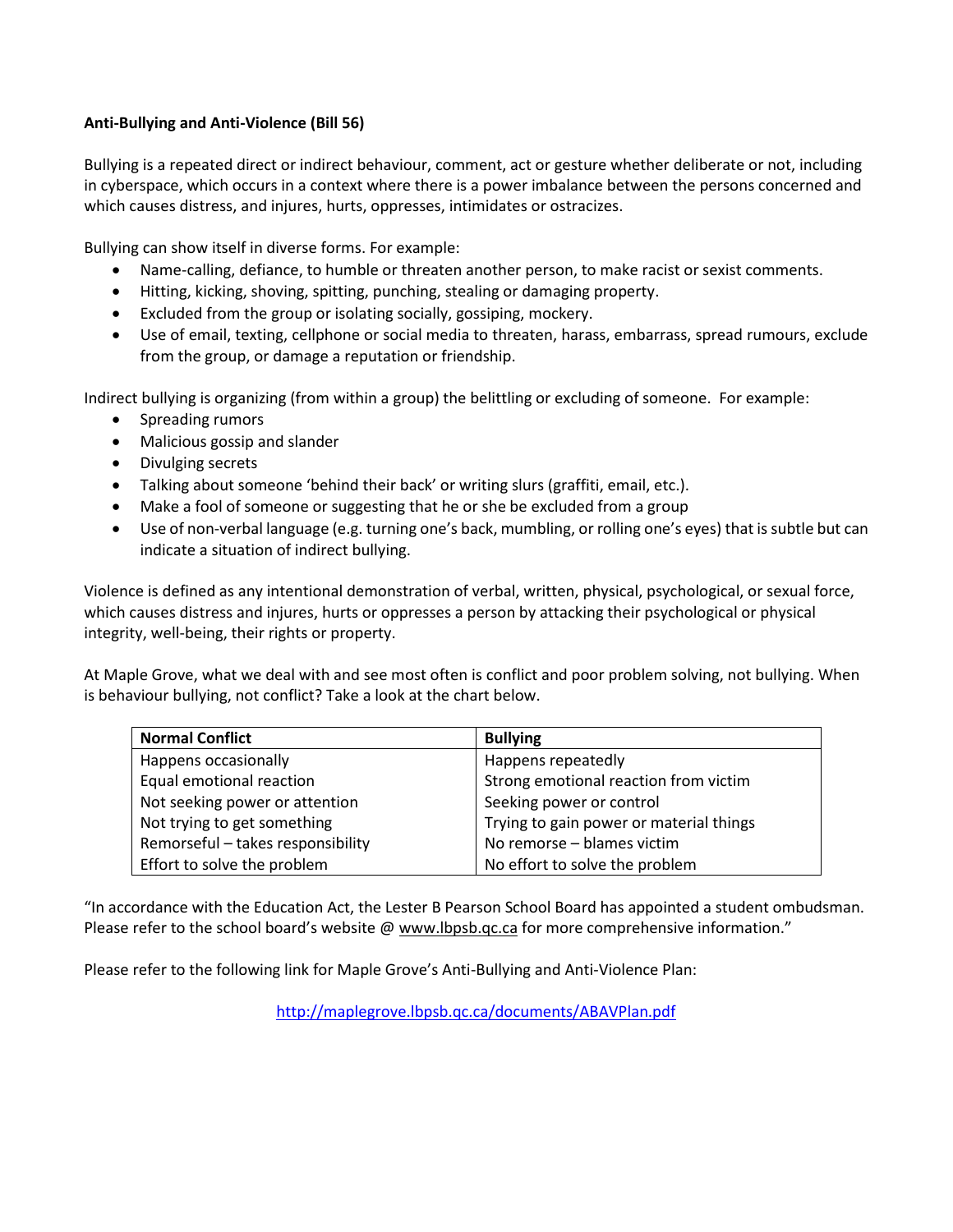# **Discipline Policy**

Students will be held accountable for their actions. Every child is unique and will be treated as such. When appropriate, consequences will be individualized to match the situation and the child involved. The intention is to address the needs of each individual child. At Maple Grove, we deal with any and every incident that is reported to us that involves conflict between students. **Not everyone has to be friends, not everyone has to like each other, but we do all have to respect each other.**

Behaviours that are considered to be unacceptable are those that interfere with the learning of others, including their emotional well-being, interfere with an orderly environment and/or creating unsafe conditions.

More specifically, the following are some examples of behaviours that are unacceptable at any time in-school, during a school outing, while on school transportation or using social media:

- Disrupting others in class, in the hallway
- Bullying or harassment
- Name calling, swearing, use of profane or vulgar language
- Verbal confrontation with other students or adults
- Violence of any sort (kicking, tripping, pushing, punching, hitting, rough play…)
- Theft or destruction of property
- Disrespect or non-compliance toward any staff member or volunteer
- Throwing snowballs or other objects
- Actions that create unsafe conditions

At Maple Grove, consequences may include:

- Conference with student(s)
- Individual, group or class discussions with the teacher, supervisor or principal
- Loss of privileges (recess, class privileges, extra-curricular activities…)
- Yellow/red incident report forms
- Communication with the parents/guardians (in person, telephone, written)
- Community service in and around the school
- Short-term assignment to another classroom to do independent school work
- Meeting with the principal
- In-school suspension
- Out-of-school suspension
- Any other appropriate actions the principal deems necessary

Yellow incident reports are issued for minor disciplinary incidents such as disturbing the class, pushing, inappropriate clothing, inappropriate language or body language, or for being disrespectful. Yellow slips are sent home to parents to be signed and must be returned to school the next school day.

Red incident reports are issued for major disciplinary incidents such as physical aggression/fighting, defying authority, rudeness, intimidation, vandalism or stealing. Red slips are sent home to parents to be signed and must be returned to school the next school day. The principal then follows up with the student.

Disciplinary action, when required, will consist of consequences that will be preventative and restorative, rather than punitive.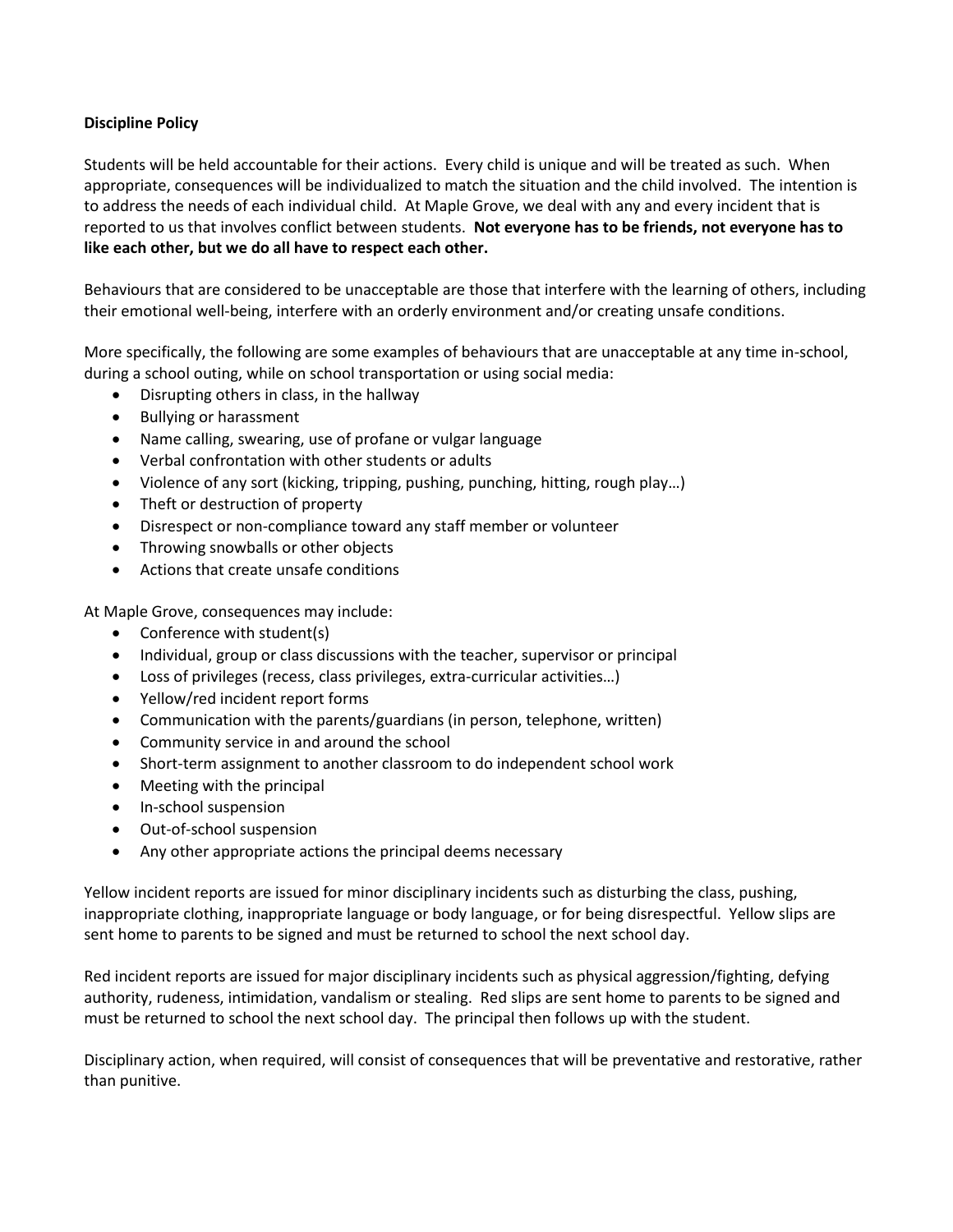## **Buses and transportation**

Students taking the bus must obey the rules for conduct and safety. Bus transportation to and from school is a service provided by the school board (Transportation Dept: 514-422-3001). **The bus driver is in charge of the bus** and must have the cooperation of all students in the course of the daily run. Students with repeated infractions of bus safety and conduct rules are a danger to all students travelling on the school bus.

Consequences of bus infractions may include:

- $\triangleright$  Meeting with the principal.
- $\triangleright$  Reprimand by the principal
- $\triangleright$  Subsequent offences may result in suspension from the bus. A student misbehaving on a school bus may lose the privilege of using this means of transportation.
- $\triangleright$  Additional consequences may include restitution for damage caused, detention and/or suspension from the bus.

# **Please go over the following bus safety rules with your child:**

- 1. Always be at the bus stop 5 minutes early.
- 2. Wait for the bus to come to a complete stop, and then board the school bus in single file, in an orderly fashion, and using the handrail.
- 3. Find your seat quickly without pushing other students and sit properly.
- 4. Keep the aisle clear. Keep arms, legs and all belongings out of the bus aisle.
- 5. Remain seated, talk quietly. Do not eat, drink or leave trash on the bus.
- 6. Do not vandalize the bus in any way.
- 7. Always listen to the driver's instructions. Do not distract the driver by yelling, arguing, fighting or throwing things.
- 8. Never put your head, arms or any object out the window.
- 9. Know where the emergency exits are but DO NOT tamper with them.
- 10. When getting off, wait until the bus comes to a complete stop before leaving your seat. Descend in a single file.
- 11. Walk a safe distance from the bus so the driver can see you and know that you are out of danger.
- 12. If you need to cross in front of the bus, keep a safe distance and watch for the driver's signal. Do not run. Proceed with caution.
- 13. Skateboards, rollerblades, or any other sports equipment are not allowed on the bus. As well, all musical instruments must be kept in their cases.
- 14. Failure to follow the above rules will result in disciplinary action and/or suspension of bus privileges. The safety of all the children on the bus is each student's responsibility. Suspension from the school bus is not subject to any negotiation or discussion.
- 15. Children must ALWAYS ride on the bus to which they are regularly assigned. They are not permitted to take any other bus.
- 16. Students may only embark and disembark at their designated stop.

Disrespect or non-compliant behaviour during school transportation or toward volunteers during carpooling on school trips may result in loss of privileges or other sanctions based on the nature of the act.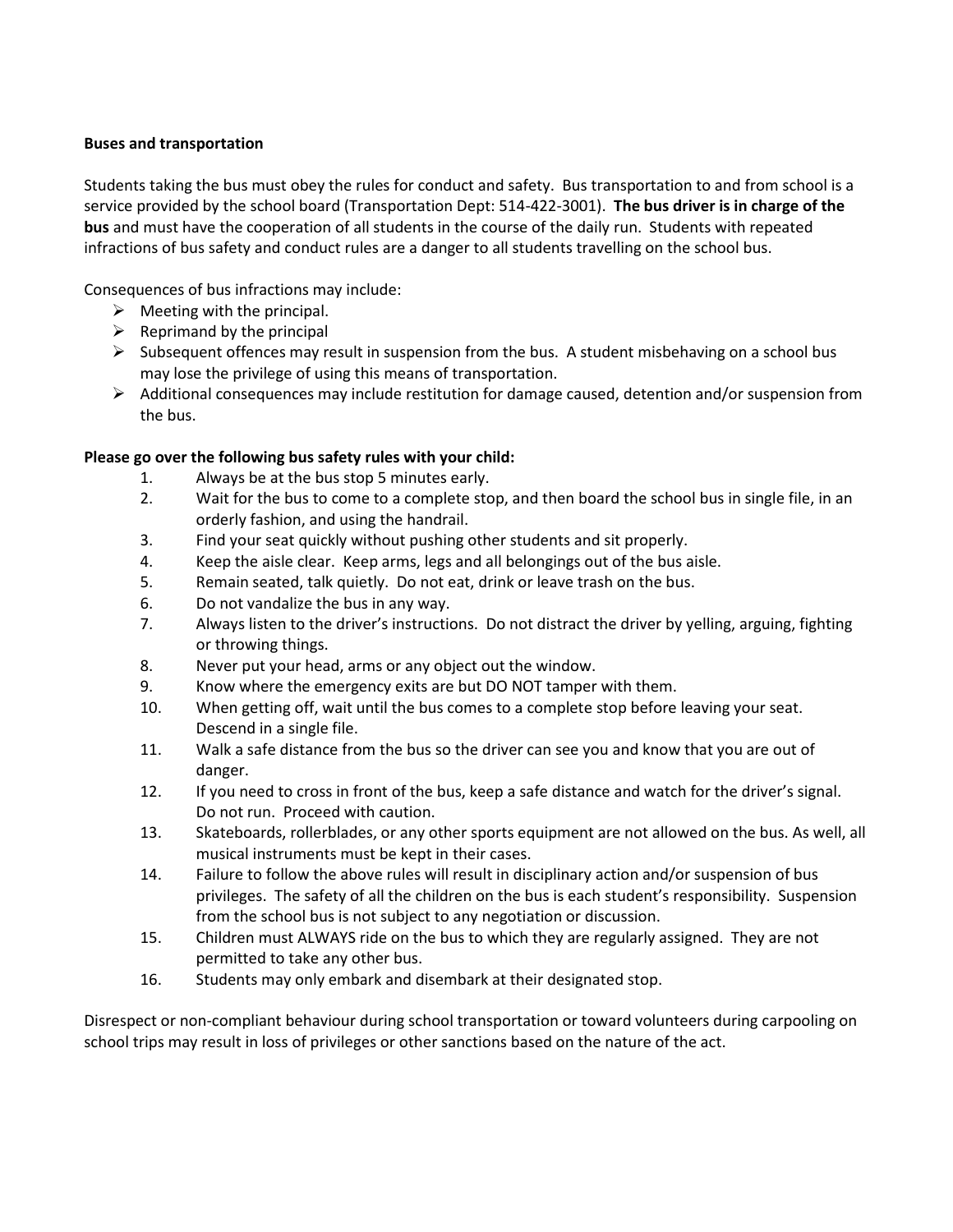## **Dress Code**

The Maple Grove dress code is mandatory for all students. Students are required to dress in a neat, clean and appropriate manner respecting the Maple Grove dress code:

- A navy blue, white or grey sweater, sweatshirt or cardigan
- Plain white, grey or navy blue t-shirt, turtle neck, shirt or blouse
- Solid navy blue pants (or shorts when the weather is warm), skirt or tunic
- Phys Ed uniform: Navy blue shorts with a white, grey or navy blue t-shirt, indoor running shoes, long hair tied back

The dress code does not include:

- Jeans, very tight pants, jeggings
- Flip-flops, shoes with heels
- Logos on clothing other than the Maple Grove logo.
- Tank tops or crop tops
- Strapless or spaghetti strap dresses or tops
- Maple Grove is a "hat/bandana free zone" inside the building. Sweatshirt hoods may not be worn on the head.

If your child's clothing is deemed to be inappropriate, he/she will have to call home to request that a parent bring something appropriate to wear to school. Children may have to wait in the office area until a parent arrives with their clothing. If you are unsure of the appropriateness of a clothing item, please check with the office before sending your child to school.

Please note: Students are required to wear shoes indoors at all times. In winter, boots and another pair of shoes are required. Children may leave their indoor shoes at school, or bring them back and forth from home. It is important that all students wear shoes indoors for their own safety and in case of an emergency that requires students to leave the building.

PLEASE LABEL ALL OF YOUR CHILD'S CLOTHING AND PERSONAL BELONGINGS.

## **Lost & Found**

Any unclaimed items will be emptied from the lost & found twice a year in the months of December and June.